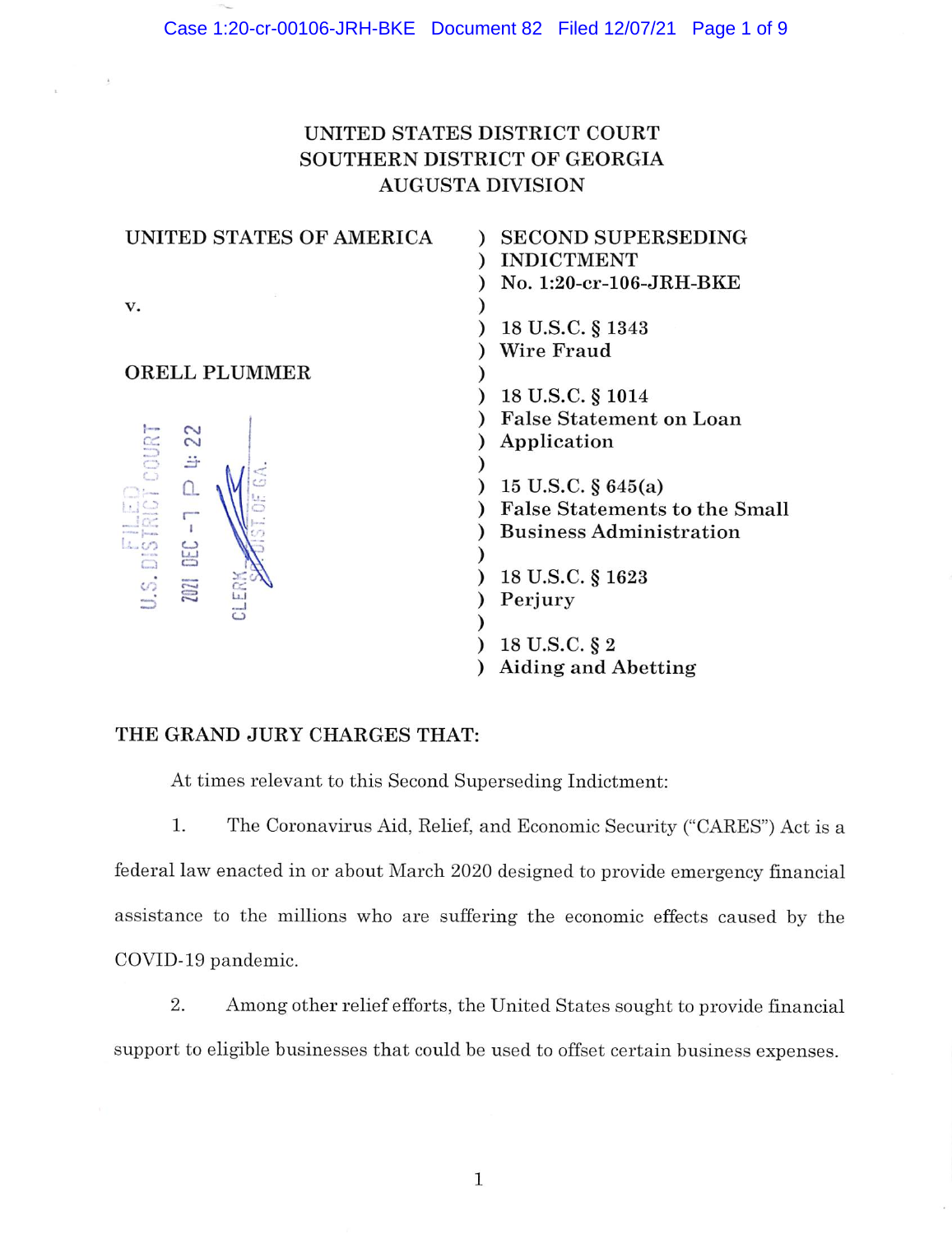3. Defendant ORELL PLUMMER and A.H., aided and abetted by each other and others known and unknown, fraudulently sought relief payments by making false and fraudulent representations to the Small Business Administration ("SBA").

 $4.$ **PLUMMER** is an individual residing in the Southern District of Georgia, Augusta Division.

5. "O International Enterprise, LLC" is a "business" located in the Southern District of Georgia, Augusta Division. PLUMMER is its purported owner.

### The Coronavirus Aid, Relief, and Economic Security Act

6. The SBA is an executive branch agency of the United States government that provides support to entrepreneurs and small businesses. The SBA is headquartered in Washington, DC and maintains its computer servers outside of the State of Georgia. The SBA's mission is to maintain and strengthen the nation's economy by enabling the establishment and viability of small businesses and by assisting in the economic recovery of communities after disasters.

7. As part of this effort, the SBA enables and provides for loans through banks, credit unions, and other lenders. These loans have government-backed guarantees. In addition, the SBA provides loans that come directly from the U.S. Government.

8. One source of relief provided by the CARES Act was the authorization for the SBA to provide Economic Injury Disaster Loans ("EIDL") to eligible small

 $\overline{2}$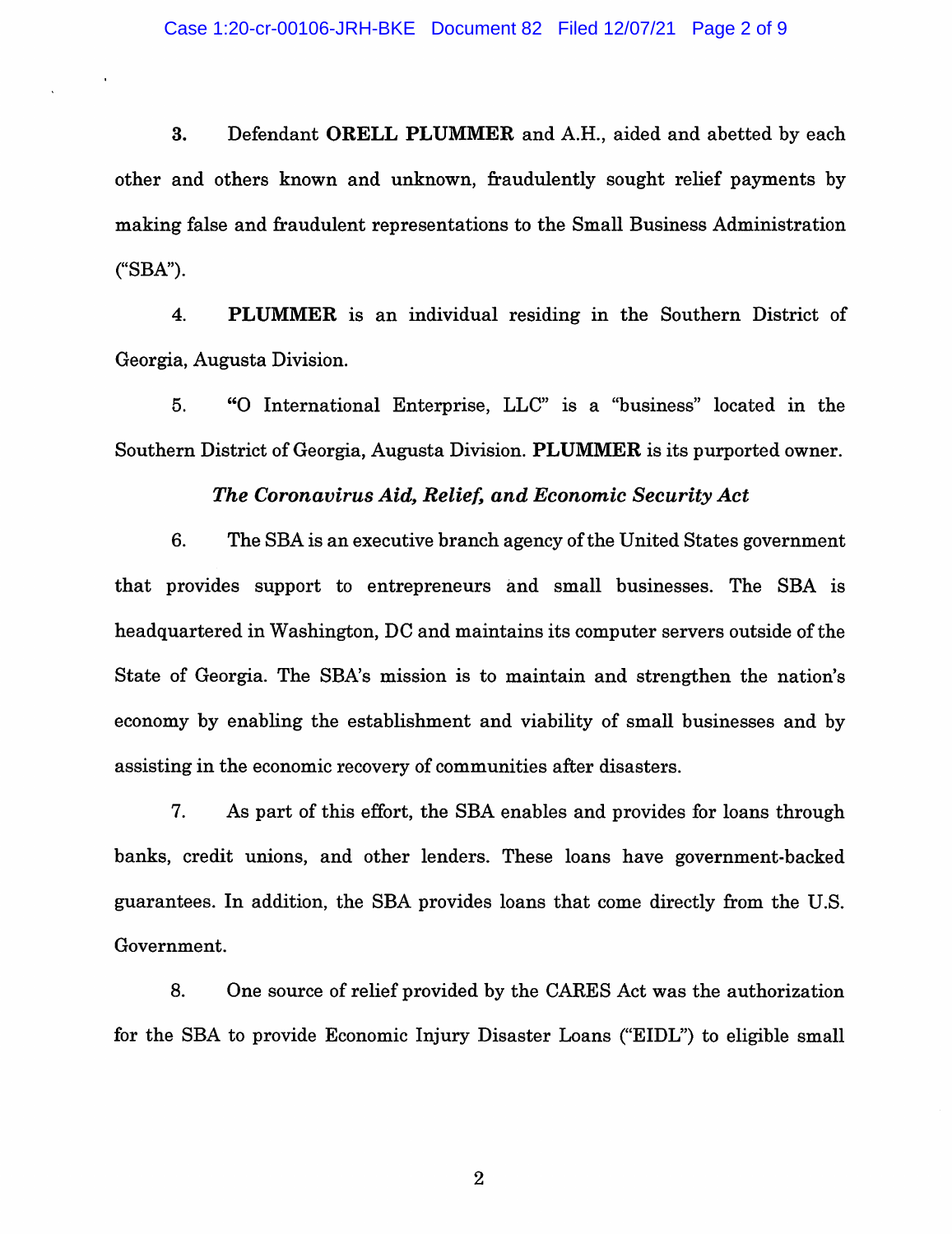#### Case 1:20-cr-00106-JRH-BKE Document 82 Filed 12/07/21 Page 3 of 9

businesses experiencing substantial financial disruption due to the COVID-19 pandemic.

9. In addition, the CARES Act authorized the SBA to issue advances of up to \$10,000 to small businesses within three days of applying for an EIDL ("EIDL" Advance"). The amount of the EIDL Advance was determined by the number of employees the applicant certified having.

10. In order to obtain an EIDL and/or EIDL Advance, a qualifying business had to submit an online application to the SBA and provide information about its operations, such as the number of employees, gross revenues for the twelve-month period preceding the disaster, and the cost of goods the business sold in the twelvemonth period preceding the disaster. In the case of EIDLs and EIDL Advances for COVID-19 relief, the twelve-month period was that preceding January 31, 2020. The applicant also had to certify that all the information in its application was true and correct to the best of the applicant's knowledge.

EIDL applications were submitted directly to the SBA online at 11. https://covid19relief.sba.gov/#/ and processed by the agency with support from a government contractor, Rapid Finance. The amount of each loan was determined based, in part, on the information provided by the application about employment, revenue, and cost of goods, as described above. Any funds issued under an EIDL or EIDL Advance were issued directly by the SBA.

12. EIDL funds could be used for payroll expenses, sick leave, production costs, and business obligations, such as debts, rent, and mortgage payments.

3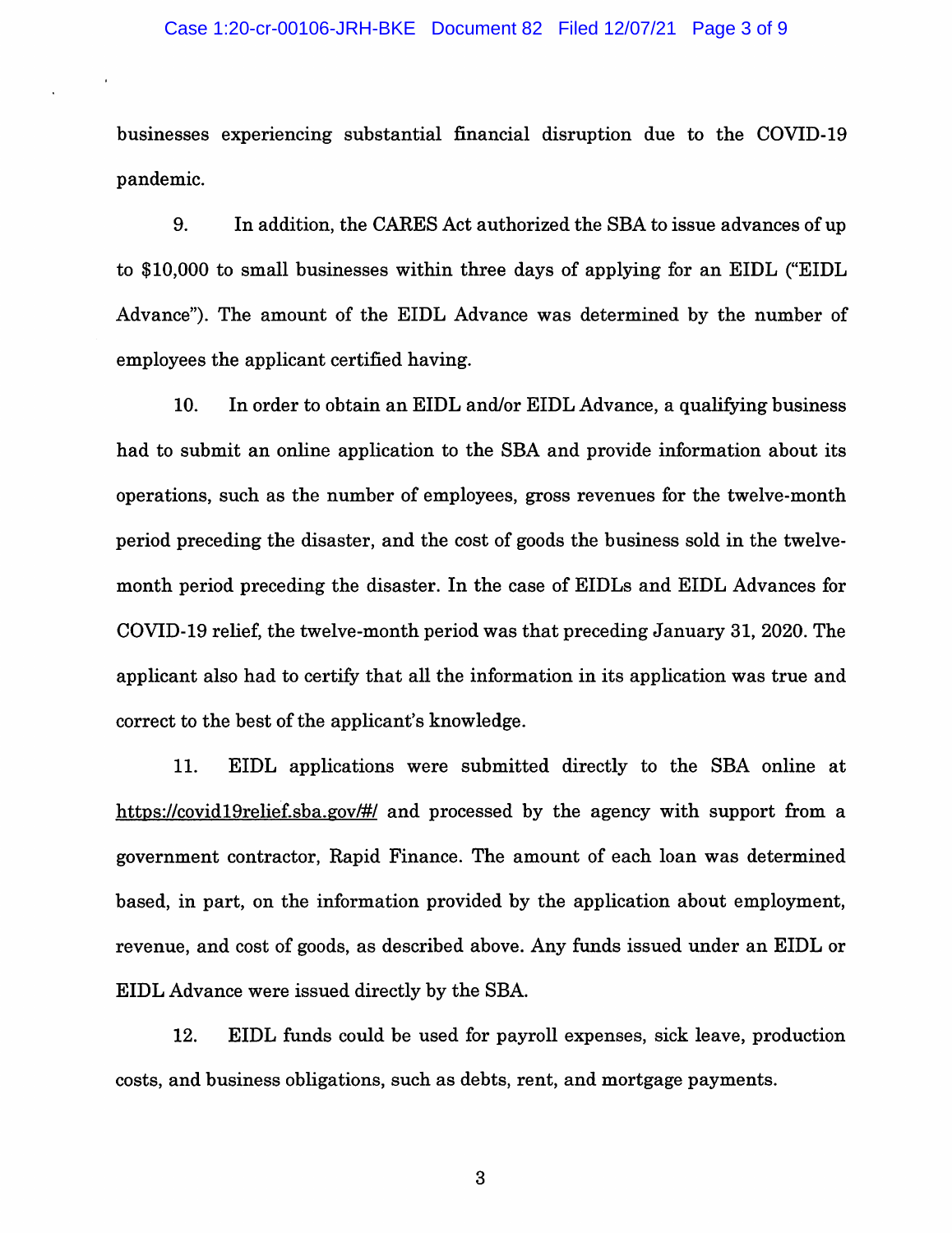# **COUNT ONE** Wire Fraud 18 U.S.C. § 1343 and § 2

13. The Grand Jury re-alleges and incorporates by reference the allegations in the proceeding paragraphs.

14. Beginning in about June 2020 until in or about August 2020, in the Southern District of Georgia, Defendant PLUMMER, aided and abetted by "A.H.," did knowingly devise and intend to devise a scheme and artifice to defraud, and to obtain money and property, by means of materially false and fraudulent pretenses, representations, and promises.

### The Object of the Scheme

15. The object of the scheme described in Paragraph 14 for Defendant **PLUMMER** was to unjustly enrich himself and others by obtaining EIDL proceeds under false and misleading pretenses, including by making false statements about the number of individuals PLUMMER's company employed and his company's gross revenue.

#### **Means and Manner**

16. On or about July 6, 2020, PLUMMER, aided and abetted by "A.H.," caused to be submitted an electronic application for an EIDL from the SBA ("EIDL" Application -9921") on behalf of O International Enterprise, LLC at https://covid19relief.sba.gov/#/. EIDL Application 9921 falsely affirmed, among other information, that O International Enterprise, LLC had 10 employees, and that in the twelve months prior to the disaster the business had \$180,000 in gross revenue. EIDL

 $\overline{\mathbf{4}}$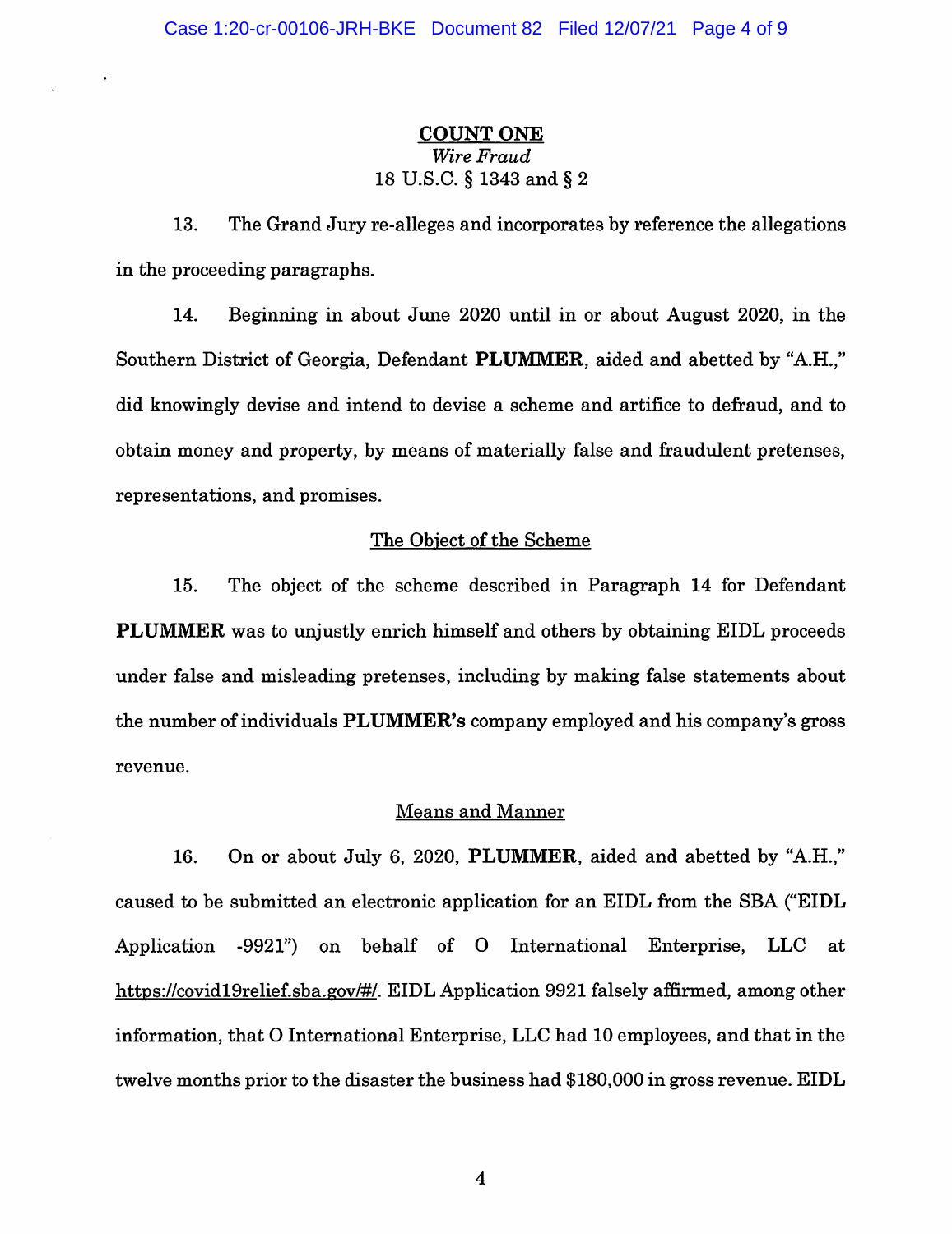Application 9921 also falsely affirmed that he had owned the business since July 16. 2006 and that it was a clothing/apparel company.

17. On or about July 7, 2020, in reliance on the false representations in EIDL Application 9921 on behalf of O International Enterprise, LLC, the SBA deposited money into a bank account in PLUMMER's name at "Bank 1" in the form of an EIDL Advance.

18. On or about July 7, 2020, in reliance on the false representations in EIDL Application 9921 on behalf of O International Enterprise, LLC, the SBA made a separate deposit into a bank account in **PLUMMER**'s name at "Bank 1" in the form of an EIDL. Thereafter, PLUMMER paid "A.H." \$1,000 for "accounting services."

#### The Wirings

19. From July 2020 until August 2020, in the Southern District of Georgia, and elsewhere, PLUMMER, aided and abetted by "A.H.," did transmit, or cause to be transmitted, by means of wire communication in interstate commerce a writing, signal, picture, and sound, to wit, an electronic EIDL Application, an electronic EIDL Loan Authorization Agreement, wire transfers, and other financial transactions in interstate commerce.

20. All in violation of Title 18, United States Code, Section 1343.

# **COUNT TWO** False Statements on a Loan Application 18 U.S.C. § 1014 and § 2

21. The Grand Jury re-alleges and incorporates by reference the allegations in the proceeding paragraphs.

 $\overline{5}$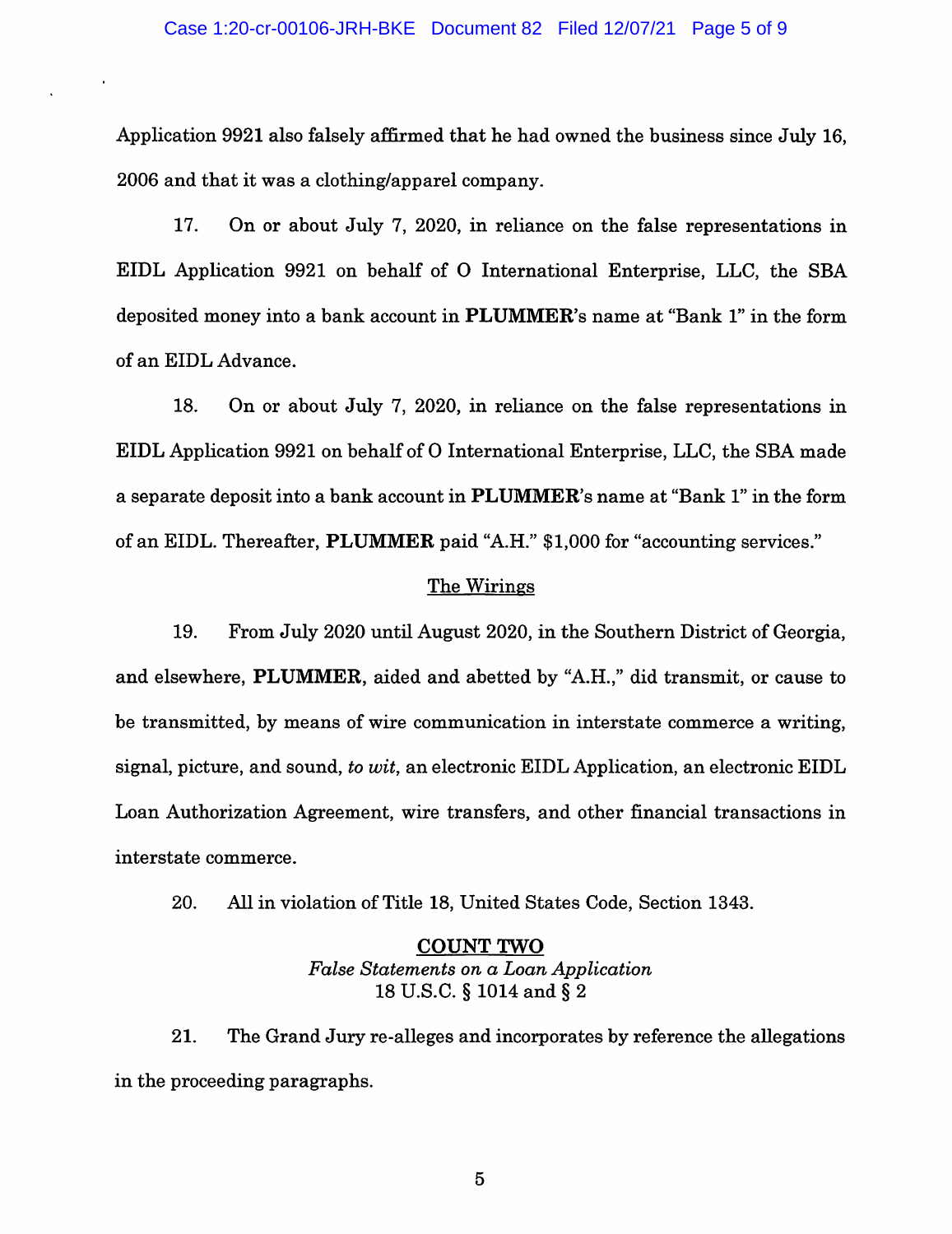22. On or about July 6, 2020, in the Southern District of Georgia, **PLUMMER**, aided and abetted by "A.H.," did knowingly submit a loan application to the SBA that PLUMMER knew contained false information with the intent to influence the action of the SBA with respect to that loan. More particularly, **PLUMMER**, aided and abetted by "A.H.," knowingly made a false statement for the purpose of influencing the action of the SBA in connection with EIDL Application 9921 on behalf of O International Enterprise, LLC by stating falsely that O International Enterprise (a) had 10 employees; (b) had \$180,000 in gross revenue in the 12 months prior to the disaster; and (c) was in existence since July 17, 2006.

All in violation of Title 18, United States Code, Section 1014 and Section 2.

#### **COUNT THREE**

**False Statements to the SBA** 15 U.S.C. § 645(a) and 18 U.S.C. § 2

23. The Grand Jury re-alleges and incorporates by reference in the allegations in the proceeding paragraphs.

24. On or about July 7, 2020, in the Southern District of Georgia, **PLUMMER**, aided and abetted by "A.H.," knowingly made a false statement for the purpose of influencing the action of the SBA in connection with receiving an EIDL on behalf of O International Enterprise, LLC by virtue of **PLUMMER** signing the Loan Authorization and Agreement sent to him by the SBA that included the following false certification: "All representations in the Borrower's Loan application (including all supplementary submissions) are true, correct and complete and are offered to induce the SBA to make this Loan."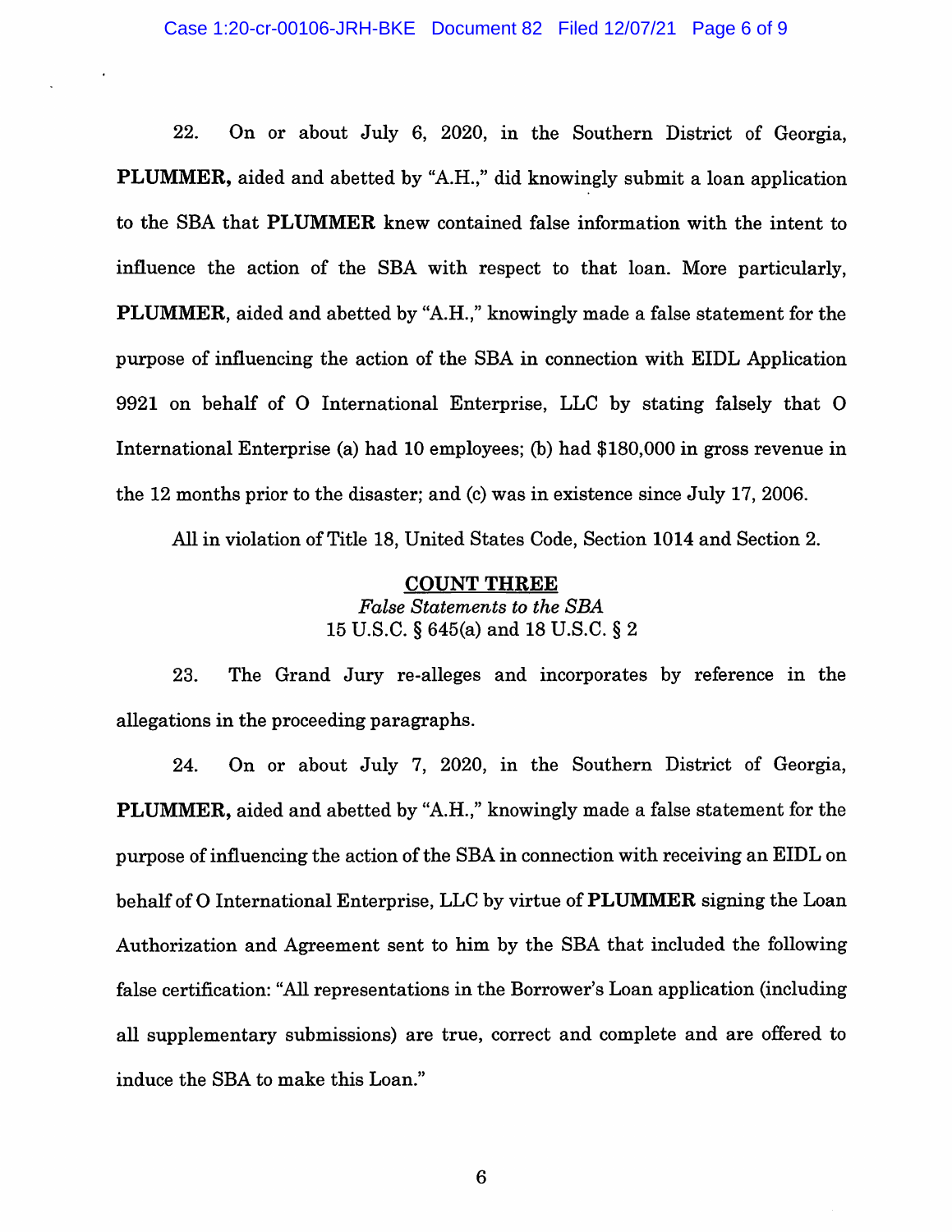#### Case 1:20-cr-00106-JRH-BKE Document 82 Filed 12/07/21 Page 7 of 9

All in violation of Title 15, United States Code, Section 645(a) and Title 18, United States Code, Section 2.

## **COUNT FOUR** Perjury 18 U.S.C. § 1623

25. On or about August 3, 2021, PLUMMER, in the Southern District of Georgia, while under oath and testifying in a proceeding before the District Court. knowingly did make one or more false material declarations, that is to say: (1) **PLUMMER** did not know about EIDL Application 9921 when he spoke to law enforcement in August 2020, and (2) "A.H." "did not get with [PLUMMER] about" the EIDL Application 9921 when "A.H." filled it out on his behalf. In truth and in fact, **PLUMMER** knew that "A.H." had filled out the EIDL Application on July 6, 2020, when the application was submitted on his behalf to the SBA, and he discussed the contents of the EIDL application with "A.H." while A.H. filled out the application on PLUMMER's behalf.

All in violation of Title 18, United States Code, Section 1623.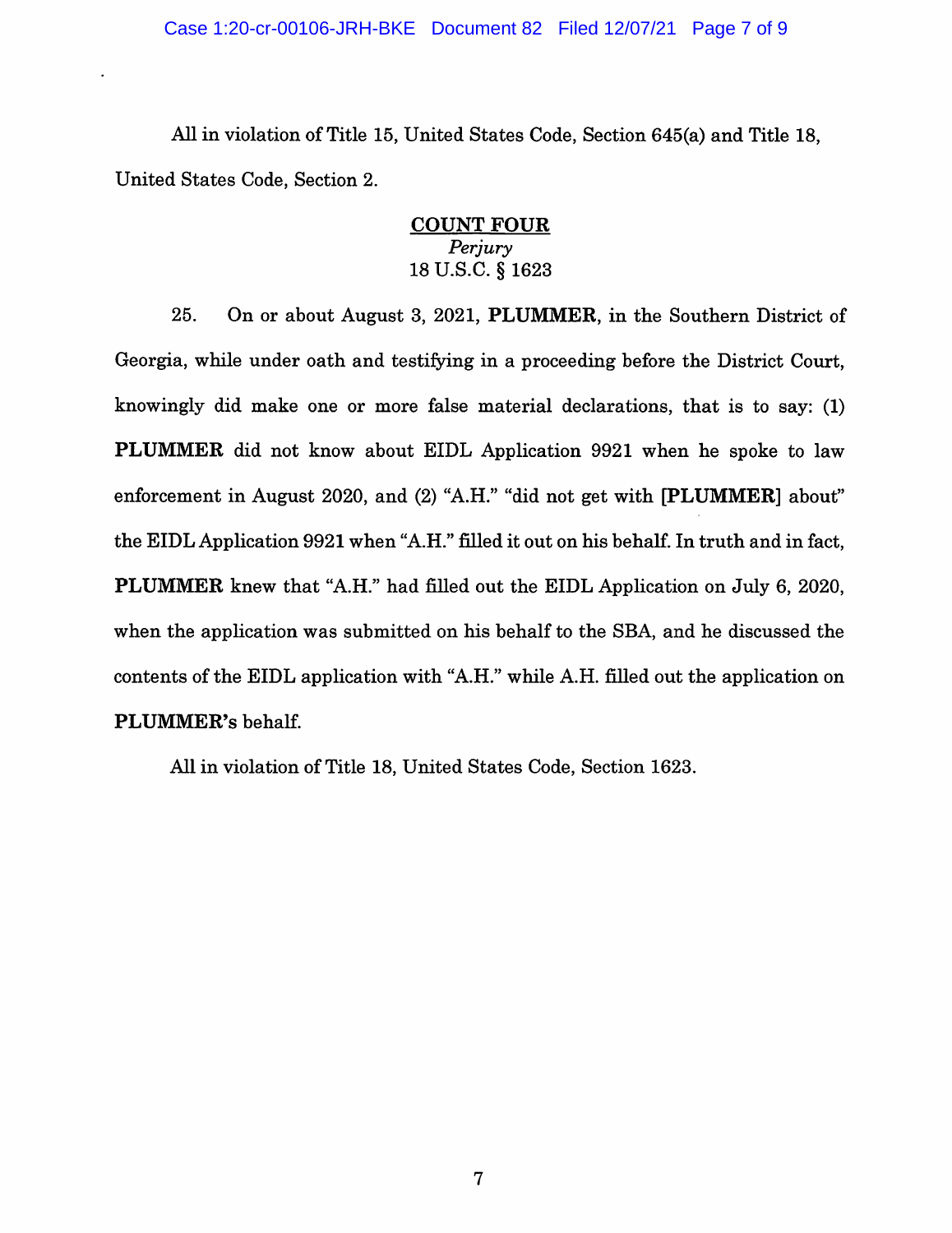#### **FORFEITURE ALLEGATIONS**

The allegations contained in Counts One and Two of this Second Superseding Indictment are hereby re-alleged and incorporated by reference for the purpose of alleging forfeiture pursuant to Title 18, United States Code, Section  $981(a)(1)(C)$  and Title 28, United States Code, Section 2461(c).

Upon conviction of one or both of the Title 18 offenses set forth in Counts One and Two of this Second Superseding Indictment, the Defendant ORELL PLUMMER shall forfeit to the United States pursuant to Title 18, United States Code, Section  $981(a)(1)(C)$ , any property, real or personal, which constitutes or is derived from proceeds traceable to the charged offense.

If any of the property described above, as a result of any act or omission of the Defendant:

- cannot be located upon the exercise of due diligence; a.
- has been transferred or sold to, or deposited with, a third party; b.
- $\mathbf{c}$ . has been placed beyond the jurisdiction of the court;
- has been substantially diminished in value; or d.
- has been commingled with other property that cannot be divided without e. difficulty,

the United States of America shall be entitled to forfeiture of substitute property pursuant to 21 U.S.C. § 853(p), as incorporated by 28 U.S.C. § 2461(c).